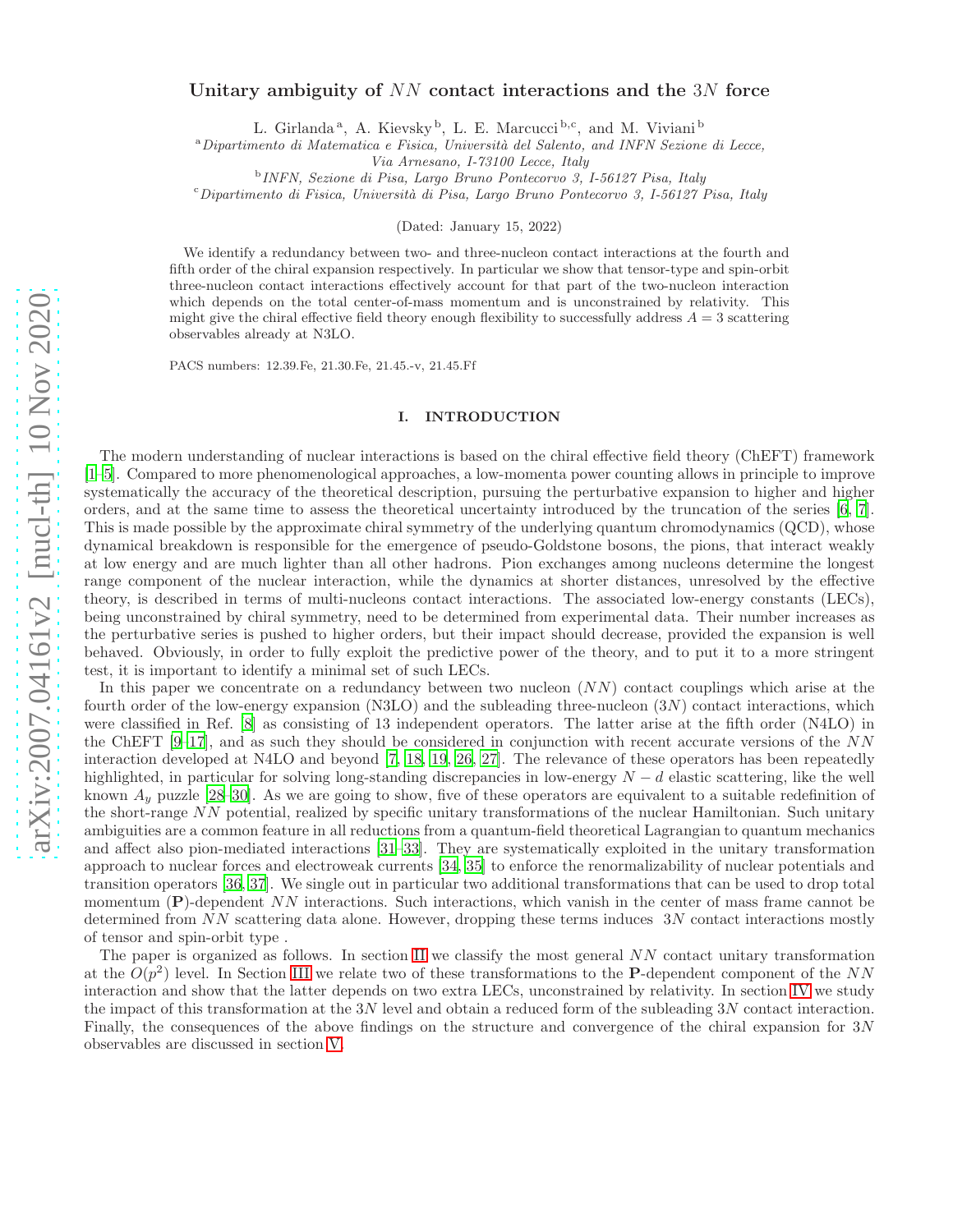# <span id="page-1-0"></span>II. NN CONTACT UNITARY TRANSFORMATIONS AT  $O(p^2)$

Following Ref. [\[19\]](#page-8-3) we write the most general unitary transformation as  $U = \exp(\sum_n \alpha_n T_n)$  with  $\alpha_n$  real parameters and  $T_n$  a complete set of antihermitian operators respecting all underlying symmetries. Since we are interested in purely nucleonic interactions, the generators  $T_n$  will only involve local products of nucleon fields, ordered in the low-energy expansion, according to the number of gradients. The first non trivial case will consists of two-nucleon operators. Rotational, isospin, parity and time-reversal symmetry require the presence of at least two gradients. At this level, a complete set consists of the following operators:

$$
T_1 = \int d^3 \mathbf{x} N^\dagger \overleftrightarrow{\nabla}^i N \nabla^i (N^\dagger N) \sim \mathbf{k} \cdot \mathbf{Q},\tag{1}
$$

$$
T_2 = \int d^3 \mathbf{x} N^\dagger \overleftrightarrow{\nabla}^i \sigma^j N \nabla^i (N^\dagger \sigma^j N) \sim \mathbf{k} \cdot \mathbf{Q} \sigma_1 \cdot \sigma_2, \tag{2}
$$

$$
T_3 = \int d^3 \mathbf{x} \left[ N^{\dagger} \overleftrightarrow{\nabla}^i \sigma^i N \nabla^j (N^{\dagger} \sigma^j N) + N^{\dagger} \overleftrightarrow{\nabla}^i \sigma^j N \nabla^j (N^{\dagger} \sigma^i N) \right] \sim \mathbf{k} \cdot \boldsymbol{\sigma}_1 \mathbf{Q} \cdot \boldsymbol{\sigma}_2 + \mathbf{k} \cdot \boldsymbol{\sigma}_2 \mathbf{Q} \cdot \boldsymbol{\sigma}_1, \tag{3}
$$

$$
T_4 = i\epsilon^{ijk} \int d^3 \mathbf{x} N^\dagger \overleftrightarrow{\nabla}^i N N^\dagger \overleftrightarrow{\nabla}^j \sigma^k N \sim i\mathbf{P} \times \mathbf{Q} \cdot (\boldsymbol{\sigma}_1 - \boldsymbol{\sigma}_2), \tag{4}
$$

$$
T_5 = \int d^3 \mathbf{x} \left[ N^{\dagger} \overleftrightarrow{\nabla}^i \sigma^i N \nabla^j (N^{\dagger} \sigma^j N) - N^{\dagger} \overleftrightarrow{\nabla}^i \sigma^j N \nabla^j (N^{\dagger} \sigma^i N) \right] \sim (\mathbf{P} \cdot \boldsymbol{\sigma}_1 \mathbf{k} \cdot \boldsymbol{\sigma}_2 - \mathbf{P} \cdot \boldsymbol{\sigma}_2 \mathbf{k} \cdot \boldsymbol{\sigma}_1)/2, \tag{5}
$$

where  $N^{\dagger} \overleftrightarrow{\nabla}^i N = N^{\dagger} (\nabla^i N) - (\nabla^i N^{\dagger}) N$ , and  $N(x)$  denotes the non-relativistic nucleon field operator. We have also introduced the dependence on the initial and final relative momenta **p** and **p'**, or  $\mathbf{k} = \mathbf{p}' - \mathbf{p}$  and  $\mathbf{Q} = (\mathbf{p} + \mathbf{p}')/2$ , and on the total momentum  $P = p_1 + p_2$  of a two-nucleon system. The last two generators, which were not considered in Ref. [\[19\]](#page-8-3), vanish in the two-nucleon center of mass frame. Their relevance will be clear in the following. In addition we can also define the corresponding isospin-dependent  $T_{n'}$  operators, involving  $\tau_1 \cdot \tau_2$ , but using the anticommuting nature of nucleon fields and Fierz reshuffling of spin and isospin indeces, one can express them in the chosen basis,

$$
T_{1'} = -2T_1 - T_2, \t\t(6)
$$

$$
T_{2'} = -3T_1, \t\t(7)
$$

$$
T_{3'} = -2T_1 + 2T_2 - 3T_3,\tag{8}
$$

$$
T_{4'} = -2T_5 - T_4,\tag{9}
$$

$$
T_{5'} = -2T_4 - T_5. \tag{10}
$$

When transforming a nuclear Hamiltonian H by the above unitary transformation, one gets additional interactions,

<span id="page-1-1"></span>
$$
H \to U^{\dagger} H U = H + \sum_{n} \alpha_n [H, T_n] + \dots \equiv H + \sum_{n} \alpha_n \delta_n H + \dots,
$$
\n(11)

that amount to a shift of existing LECs, since  $H$  already contains all possible interactions allowed by the assumed symmetries. Thus, from the one-body kinetic energy,

<span id="page-1-2"></span>
$$
H_0 = -\frac{1}{2m} \int d^3 \mathbf{x} N^\dagger \nabla^2 N,\tag{12}
$$

one gets e.g., using the canonical anticommutation relations [\[40\]](#page-8-14)

$$
\delta_1 H_0 = \frac{1}{2m} \int d^3 \mathbf{x} \left[ \nabla^i (N^\dagger \overleftrightarrow{\nabla}^i \overleftrightarrow{\nabla}^j N) \nabla^j (N^\dagger N) - \nabla^i (N^\dagger \overleftrightarrow{\nabla}^i N) \nabla^j (N^\dagger \overleftrightarrow{\nabla}^j N) \right]. \tag{13}
$$

In the two-nucleon system, the above operator yields an off-shell contribution  $\sim (\mathbf{p}^2 - \mathbf{p'}^2)^2$ . In Ref. [\[19](#page-8-3)] the unitary transformations corresponding to  $n = 1, 2, 3$ , were used to absorb three of the  $O(p^4)$  NN couplings, reducing their number to twelve. As will be shown in Section [IV,](#page-4-0) this also implies the appearance of induced subleading 3N contact interactions, which can be written as combinations of the 13 operators introduced in Ref. [\[8\]](#page-7-4). The remaining transformations, corresponding to  $n = 4, 5$ , generate total momentum-dependent interactions which vanish in the center of mass frame, e.g.  $\delta_4 H_0 \sim i(\mathbf{p}^2 - {\mathbf{p}'}^2) \mathbf{P} \times (\mathbf{p} + \mathbf{p}') \cdot (\boldsymbol{\sigma}_1 - \boldsymbol{\sigma}_2)$ , and will be discussed in the next Section.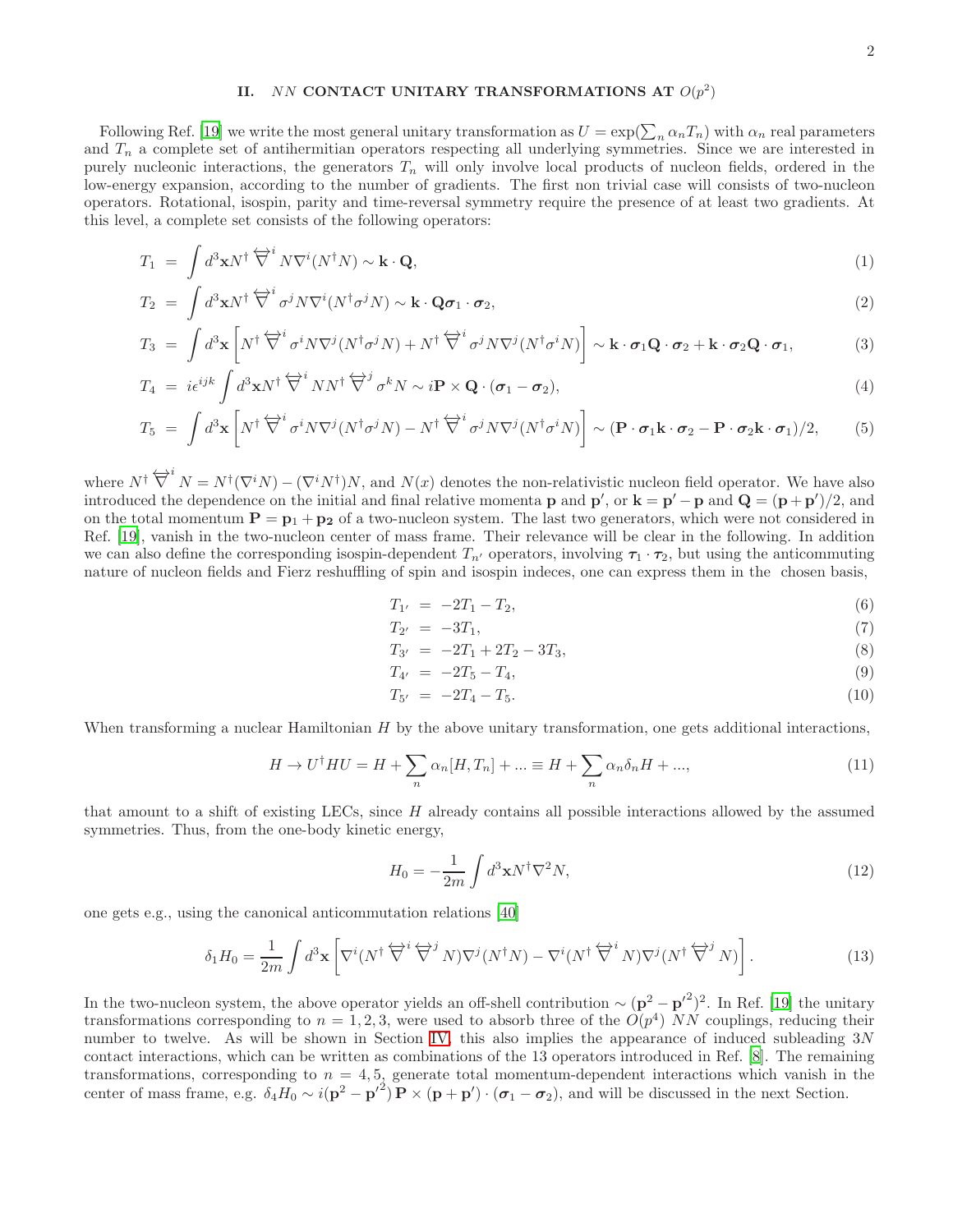# <span id="page-2-0"></span>III. P-DEPENDENT NN CONTACT INTERACTIONS

Total momentum-dependent interactions are strongly constrained by Poincaré symmetry. In the instant form of relativistic dynamics [\[20\]](#page-8-15) the three momentum and angular momentum are the same as in the free theory, described by the Dirac Lagrangian starting from the energy-momentum tensor  $T^{\mu\nu} = (i/2)\bar{\psi}\gamma^{\mu}\overleftrightarrow{\partial}^{\nu}\psi$ , while the Hamiltonian  $H$  and boost generators  $\bf{K}$  contain the interactions,

<span id="page-2-2"></span><span id="page-2-1"></span>
$$
H = H_0 + H_I, \quad \mathbf{K} = \mathbf{K}_0 + \mathbf{K}_I. \tag{14}
$$

Since the free generators already satisfy the Poincaré commutation relations, the interaction terms must satisfy

$$
\left[J^i, K_I^j\right] = i\epsilon^{ijk} K_I^k,\tag{15}
$$

$$
\left[K_I^i, P^j\right] = i\delta^{ij}H_I,\tag{16}
$$

$$
[K_I^i, H_0] + [K_0^i, H_I] + [K_I^i, H_I] = 0,\t\t(17)
$$

<span id="page-2-3"></span>
$$
\[K_0^i, K_I^j\] + \frac{1}{2} \left[ K_I^i, K_I^j \right] - i \leftrightarrow j = 0. \tag{18}
$$

The first relation qualifies the interacting boost generator as a vector. The remaining ones are less trivial to satisfy. In the low-energy theory a non-relativistic reduction can be used to express these operators in terms of the non-relativistic nucleon field  $N(x)$  as a series containing increasing powers of soft momenta. For example, the free Hamiltonian and boost generators are expanded as,

$$
H_0 = H_0^{(0)} + H_0^{(2)} + H_0^{(4)} + \dots, \quad \mathbf{K}_0 = \mathbf{K}_0^{(-1)} + \mathbf{K}_0^{(1)} + \mathbf{K}_0^{(3)} + \dots,
$$
\n(19)

where the superscripts denote the assigned "soft power". Explicitly,

$$
H_0^{(0)} = m \int d^3 \mathbf{x} N^{\dagger} N, \qquad H_0^{(2)} = -\frac{1}{8m} \int d^3 \mathbf{x} N^{\dagger} \overleftrightarrow{\nabla}^2 N, \dots
$$
  

$$
\mathbf{K}_0^{(-1)} = m \int d^3 \mathbf{x} \mathbf{x} N^{\dagger} N, \quad \mathbf{K}_0^{(1)} = -\frac{1}{8m} \int d^3 \mathbf{x} \mathbf{x} \left[ N^{\dagger} \overleftrightarrow{\nabla}^2 N + i \overrightarrow{\nabla} \cdot N^{\dagger} \overrightarrow{\sigma} \times \overleftrightarrow{\nabla} N \right], \dots.
$$
 (20)

Contact interactions in  $H_I$  can be classified according to the number of participating nucleons,

$$
H_I = H_{NN} + H_{3N} + ..., \t\t(21)
$$

and each component can be ordered by the same criterium as

$$
H_{NN} = H_{NN}^{(3)} + H_{NN}^{(5)} + H_{NN}^{(7)} + \dots,
$$
\n(22)

$$
H_{3N} = H_{3N}^{(6)} + H_{3N}^{(8)} + \dots \tag{23}
$$

The first term in  $H_{NN}$  contains the two momentum-independent interactions parametrized by the LECs  $C_S$  and  $C_T$ ,

<span id="page-2-4"></span>
$$
H_{NN}^{(3)} = \frac{1}{2}C_S H_S + \frac{1}{2}C_T H_T \equiv \int d^3 \mathbf{x} \left[ \frac{1}{2} C_S N^\dagger N N^\dagger N + \frac{1}{2} C_T N^\dagger \vec{\sigma} N \cdot N^\dagger \vec{\sigma} N \right].
$$
 (24)

Starting with the following order we can have **P**-indepedent or **P**-dependent interactions. In  $H_{NN}^{(5)}$ , the formers are parametrized by the LECs  $C_{1,\dots,7}$ , while the latters are unambiguously fixed in terms of the leading LECs  $C_S$  and  $C_T$  as relativistic  $1/m$  corrections [\[21\]](#page-8-16). At the following order,  $H_{NN}^{(7)}$  contains **P**-independent interactions depending on the LECs  $D_{1,...,15}$  and a set of P-dependent ones which have not yet been considered in the literature. Most of them take the form of relativistic corrections to lower order interactions, and as such they are fixed unambiguously in terms of the lower-order LECs. Instead, we will be concerned with those **P**-dependent contributions to  $H_{NN}^{(7)}$  which are unconstrained by relativity and depend on extra LECs. As for the 3N interactions, their low-energy expansion starts with a momentum independent term,  $H_{3N}^{(6)}$  parametrized by the LEC  $c_E$  [\[15](#page-8-17)],

<span id="page-2-5"></span>
$$
H_{3N}^{(6)} = \frac{c_E}{2F_{\pi}^4 \Lambda_{\chi}} \int d^3 \mathbf{x} N^{\dagger} N N^{\dagger} \tau^a N N^{\dagger} \tau^a N, \tag{25}
$$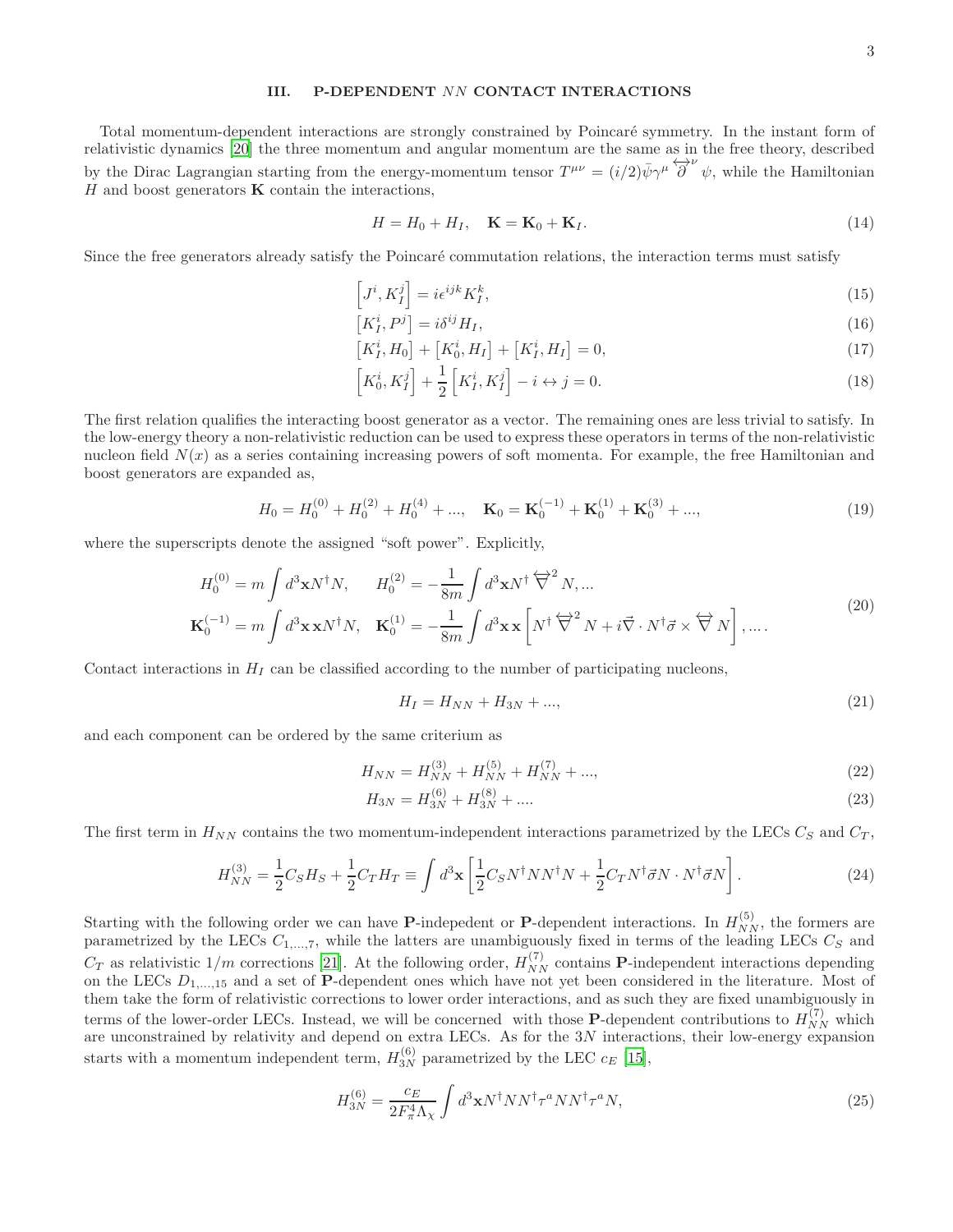4

with the pion decay constant  $F_{\pi}$  and the chiral symmetry breaking scale  $\Lambda_{\chi}$  meant to provide the correct scaling based on naive dimensional analysis [\[22\]](#page-8-18), and proceeds with the two-derivatives contact interactions parametrized by the LECs  $E_{1,\dots,13}$  introduced in Ref. [\[8\]](#page-7-4),

<span id="page-3-5"></span>
$$
H_{3N}^{(8)} = \int d^3 \mathbf{x} \sum_{i=1}^{13} E_i O_i,
$$
 (26)

where the explicit expressions for the operators  $O_i$  can be read from Eqs. (14) and (16) of Ref. [\[8\]](#page-7-4).

In order to satisfy the relation [\(16\)](#page-2-1) a given interaction in  $H_I$  implies a corresponding term in  $\mathbf{K}_I$  which we denote as W, such that

$$
H_I = \int d^3 \mathbf{x} \mathcal{H}_I(x) \Longrightarrow \mathbf{W} = \int d^3 \mathbf{x} \mathbf{x} \mathcal{H}_I(x).
$$
 (27)

The most general form of the interacting part of the boost generator can be written as  $\mathbf{K}_I = \mathbf{W} + \delta \mathbf{W}$ , i.e. as the sum of the "minimal" boost **W** and of an additional term  $\delta \mathbf{W}$  which is translationally invariant  $([P^i, \delta W^j] = 0)$  and will be denoted as "intrinsic", since it is independent of the interacting Hamiltonian. Its low-energy expansion starts with  $\delta W^{(4)}$ . At this order one can list three such operators,

$$
\delta W_1^i = \int d^3 \mathbf{x} \, \overrightarrow{\nabla} \cdot \left( N^\dagger \vec{\sigma} N \right) N^\dagger \sigma^i N,\tag{28}
$$

$$
\delta W_2^i \ = \ i \epsilon^{ijk} \int d^3 \mathbf{x} \left[ N^\dagger \, \overleftrightarrow{\nabla}^j \, \sigma^k N N^\dagger N + N^\dagger \sigma^j N N^\dagger \, \overleftrightarrow{\nabla}^k N \right],\tag{29}
$$

$$
\delta W_3^i = i\epsilon^{ijk} \int d^3 \mathbf{x} \left[ N^\dagger \overleftrightarrow{\nabla}^i \sigma^k N N^\dagger N - N^\dagger \sigma^j N N^\dagger \overleftrightarrow{\nabla}^k N \right],\tag{30}
$$

since the operators involving  $\tau_1 \cdot \tau_2$  are Fierz related to the ones above. These intrinsic boosts were ignored in Ref. [\[21\]](#page-8-16), since they do not play a role at the order considered there, respectively  $O(p^4)$  and  $O(p^3)$  for the relations [\(17\)](#page-2-2) and [\(18\)](#page-2-3),

$$
\left[\mathbf{K}_0^{(-1)}, H_I^{(5)}\right] + \left[\mathbf{K}_0^{(1)}, H_I^{(3)}\right] + \left[\mathbf{W}^{(4)}, H_0^{(0)}\right] + \left[\delta \mathbf{W}^{(4)}, H_0^{(0)}\right] + \left[\mathbf{W}^{(2)}, H_0^{(2)}\right] = 0,\tag{31}
$$

$$
\[K_0^{(-1)i}, W^{(4)j}\] + \[K_0^{(1)i}, W^{(2)j}\] + \[K_0^{(-1)i}, \delta W^{(4)j}\] - i \leftrightarrow j = 0. \tag{32}
$$

Indeed, in the first of the above equations,  $\delta W$  is irrelevant, since it commutes with  $H_0^{(0)}$ . Moreover, as found in Ref. [\[21\]](#page-8-16), Eq. [\(32\)](#page-3-0) without the commutators involving  $\delta W$  is valid as a consequence of Eq. [\(31\)](#page-3-1). This means that we must have

<span id="page-3-3"></span><span id="page-3-2"></span><span id="page-3-1"></span><span id="page-3-0"></span>
$$
[K_0^{(-1)i}, \delta W^{(4)j}] - i \leftrightarrow j = 0,\t\t(33)
$$

which rules out  $\delta W_3$ . In other words, only the P-independent intrinsic boosts  $\delta W_1$  and  $\delta W_2$  are allowed, and we can write the most general intrinsic boost  $\delta \mathbf{W}^{(4)}$  in terms of two constants,  $\delta \mathbf{W}^{(4)} = \sum_{i=1}^{2} \beta_i \delta \mathbf{W}_i$ . The two independent intrinsic boost generators are related to the transformations  $T_4$  and  $T_5$  of the previous section by the following relations,

<span id="page-3-4"></span>
$$
\left[\mathbf{K}_0^{(-1)}, T_5\right] = -4\delta \mathbf{W}_1, \quad \left[\mathbf{K}_0^{(-1)}, T_4\right] = -2\delta \mathbf{W}_2.
$$
\n(34)

They start to play a role at the orders  $O(p^6)$  and  $O(p^5)$  respectively,

$$
0 = \left[\mathbf{W}^{(6)}, H_0^{(0)}\right] + \left[\mathbf{W}^{(4)}, H_0^{(2)}\right] + \left[\mathbf{K}_0^{(1)}, H_I^{(5)}\right] + \left[\mathbf{W}^{(2)}, H_0^{(4)}\right] + \left[\mathbf{K}_0^{(3)}, H_I^{(3)}\right] + \left[\delta\mathbf{W}^{(4)}, H_0^{(2)}\right] + \left[\mathbf{K}_0^{(-1)}, H_I^{(7)}\right],
$$
\n(35)

$$
0 = \left[K_0^{(-1)i}, W^{(6)j}\right] + \left[K_0^{(1)i}, W^{(4)j}\right] + \left[K_0^{(1)i}, \delta W^{(4)j}\right] + \left[K_0^{(3)i}, W^{(2)j}\right] - i \leftrightarrow j,\tag{36}
$$

which again involve only two-nucleon terms. From these equations the relativistic corrections in  $H_I^{(7)}$  $I_I^{(1)}$  can be identified, following the steps of Ref. [\[21](#page-8-16)]. Indeed, the interactions in  $H_I^{(7)}$ , with corresponding minimal boosts  $\mathbf{W}^{(6)}$ , must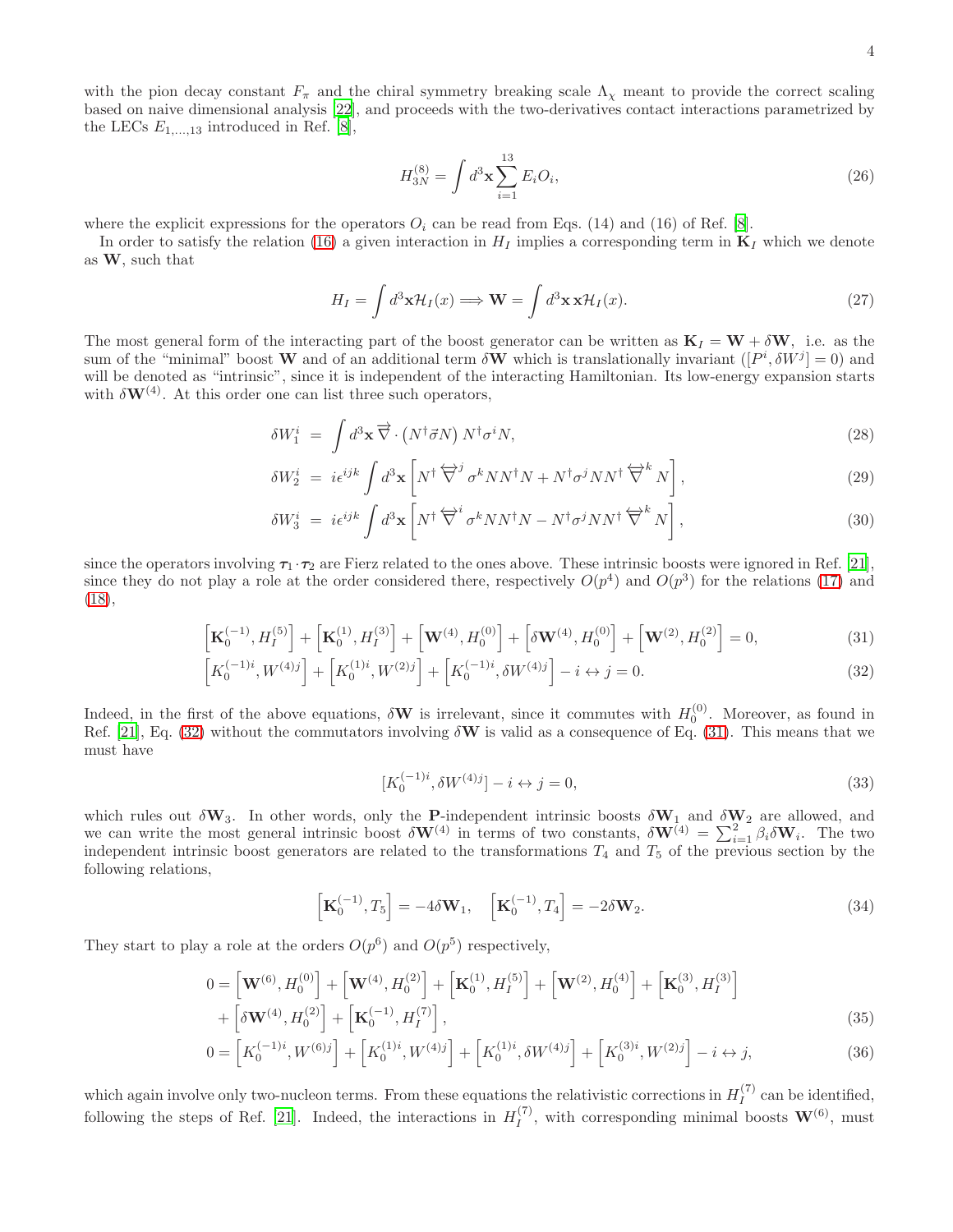satisfy the above constraints. Considering Eq.  $(35)$ , the first term vanishes, the second and third terms represent  $1/m$ corrections to the interactions involving  $C_i$ , the fourth and fifth terms represent  $1/m^3$  corrections to the interactions involving  $C_S$  and  $C_T$ . Ignoring these  $1/m$  corrections we are left either with **P**-independent terms in  $H_I^{(7)}$  $I'$ , which commute with  $\mathbf{K}_0^{(-1)}$ , and thus satisfy Eq. [\(35\)](#page-3-2) with  $\delta \mathbf{W}^{(4)} = 0$  (these are the operators multiplied by  $D_1,...,D_{15}$ ) or with P-dependent terms whose commutator with  $\mathbf{K}_0^{(-1)}$  must be compensated by the terms involving  $\delta \mathbf{W}^{(4)}$ . Thus there is a one-to-one correspondence between the possible forms of the intrinsic boost  $\delta W^{(4)}$  (which we already classified as  $\delta W_1$  and  $\delta W_2$ ) and the allowed **P**-dependent interactions of  $H_I^{(7)}$ . It is possible to show that Eq. [\(36\)](#page-3-3) then follows from Bianchi identities.

In view of Eqs.  $(34)$ , the above statement can be immediately understood: a unitary transformation involving  $T_4$ and  $T_5$  will generate from  $H_0$  some **P**-dependent interaction terms of  $H_I^{(7)}$  $I_I^{(1)}$ . At the same time, as it is clear from Eq. [\(34\)](#page-3-4), from the free boost generator  $\mathbf{K}_0$  one gets the interacting intrinsic boosts that exactly compensate for these terms, such that the Poincaré commutation relations [\(35\)](#page-3-2) and [\(36\)](#page-3-3) remain satisfied, as they should by unitarity. This means that there are two **P**-dependent NN contact interactions in  $H_I^{(7)}$  which are completely unconstrained, depending on two free LECs. A possible parametrization of the resulting P-dependent NN potential is in terms of two extra LECs,  $D_{16}$  and  $D_{17}$ , such that

$$
V_{NN}(\mathbf{P}) = iD_{16}\mathbf{k} \cdot \mathbf{Q} \mathbf{Q} \times \mathbf{P} \cdot (\boldsymbol{\sigma}_1 - \boldsymbol{\sigma}_2) + D_{17}\mathbf{k} \cdot \mathbf{Q} (\mathbf{k} \times \mathbf{P}) \cdot (\boldsymbol{\sigma}_1 \times \boldsymbol{\sigma}_2)
$$
  
=  $i [(D_{16} - D_{17}) + D_{17}\boldsymbol{\tau}_1 \cdot \boldsymbol{\tau}_2] \mathbf{k} \cdot \mathbf{Q} \mathbf{Q} \times \mathbf{P} \cdot (\boldsymbol{\sigma}_1 - \boldsymbol{\sigma}_2),$  (37)

where the last equality follows from the Fierz identities. These interactions change the spin of the NN system and they are both linear in P. They act differently in the two isospin channels [\[41\]](#page-8-19).

The P-dependent potential [\(37\)](#page-4-1) bears some resemblance with the Thomas precession term [\[23](#page-8-20)[–25](#page-8-21)] which is a relativistic **P**-dependent interaction determined by the center-of-mass potential  $v$  as

<span id="page-4-2"></span><span id="page-4-1"></span>
$$
\delta v_{\rm TP} = \frac{i}{8m^2} \left[ (\boldsymbol{\sigma}_1 - \boldsymbol{\sigma}_2) \times \mathbf{P} \cdot \mathbf{p}, v \right],\tag{38}
$$

and is part of the terms discussed in the previous paragraph. We emphasize once more that the P-dependent interaction [\(37\)](#page-4-1) is of a different nature, and the corresponding LECs are not fixed as  $1/m$  corrections to lower order interactions. For example, if we take for  $v$  in Eq. [\(38\)](#page-4-2) the subleading two-nucleon contact potential, defined as customary

$$
v = C_1 k^2 + C_2 k^2 \tau_1 \cdot \tau_2 + C_3 k^2 \sigma_1 \cdot \sigma_2 + C_4 k^2 \sigma_1 \cdot \sigma_2 \tau_1 \cdot \tau_2
$$
  
+ 
$$
C_5 S_{12}(\mathbf{k}) + C_6 S_{12}(\mathbf{k}) \tau_1 \cdot \tau_2 + i C_7 \mathbf{S} \cdot \mathbf{Q} \times \mathbf{k},
$$
 (39)

with  $S_{12}(\mathbf{k}) = 3\sigma_1 \cdot \mathbf{k} \sigma_2 \cdot \mathbf{k} - k^2 \sigma_1 \cdot \sigma_2$  and  $\mathbf{S} = (\sigma_1 + \sigma_2)/2$ , then the induced Thomas precession potential is

$$
\delta v_{\rm TP} = \frac{i}{8m^2} \mathbf{P} \times \mathbf{k} \cdot (\boldsymbol{\sigma}_1 - \boldsymbol{\sigma}_2) \left\{ k^2 \left[ C_1 - C_3 + C_5 + (C_2 - C_4 + C_6) \boldsymbol{\tau}_1 \cdot \boldsymbol{\tau}_2 \right] - 4Q^2 \left[ C_3 + 3C_4 - C_5 - 3C_6 + (C_3 - C_4 - C_5 + C_6) \boldsymbol{\tau}_1 \cdot \boldsymbol{\tau}_2 \right] \right\} + \frac{3i}{4m^2} \left[ \mathbf{P} \cdot \mathbf{Q} \mathbf{k} \times \mathbf{Q} \cdot (\boldsymbol{\sigma}_1 - \boldsymbol{\sigma}_2) - \mathbf{k} \cdot \mathbf{Q} \mathbf{P} \times \mathbf{Q} \cdot (\boldsymbol{\sigma}_1 - \boldsymbol{\sigma}_2) \right] \left[ C_5 + 3C_6 + (C_5 - C_6) \boldsymbol{\tau}_1 \cdot \boldsymbol{\tau}_2 \right] - \frac{iC_7}{16m^2} \mathbf{P} \times \mathbf{Q} \cdot \mathbf{k} \mathbf{Q} \cdot (\boldsymbol{\sigma}_1 - \boldsymbol{\sigma}_2) (1 - \boldsymbol{\tau}_1 \cdot \boldsymbol{\tau}_2).
$$
(40)

Thus we see that part of the interactions in Eq [\(37\)](#page-4-1) are indeed also generated by the Thomas precession, with fixed coefficients, while the LECs  $D_{16}$  and  $D_{17}$  are completely unconstrained. They cannot be determined from NN scattering data, but only in  $A > 2$  systems, or as a high-order contribution to the two-nucleon electromagnetic current. Their contribution vanishes on shell and, similarly to the 3 combinations of the  $D_i$  already identified in Ref. [\[19\]](#page-8-3), they can be absorbed by a unitary transformation. However, in so doing one obtains at the same time an induced 3N interaction, as will be discussed in the next Section.

### <span id="page-4-0"></span>IV. IMPACT ON THE 3N SECTOR

If  $H$  in Eq. [\(11\)](#page-1-1) is a two-nucleon operator then the unitary transformations defined in Section [II](#page-1-0) generate threenucleon operators. At the leading order we have the following contributions induced by the transformations of  $H<sub>S</sub>$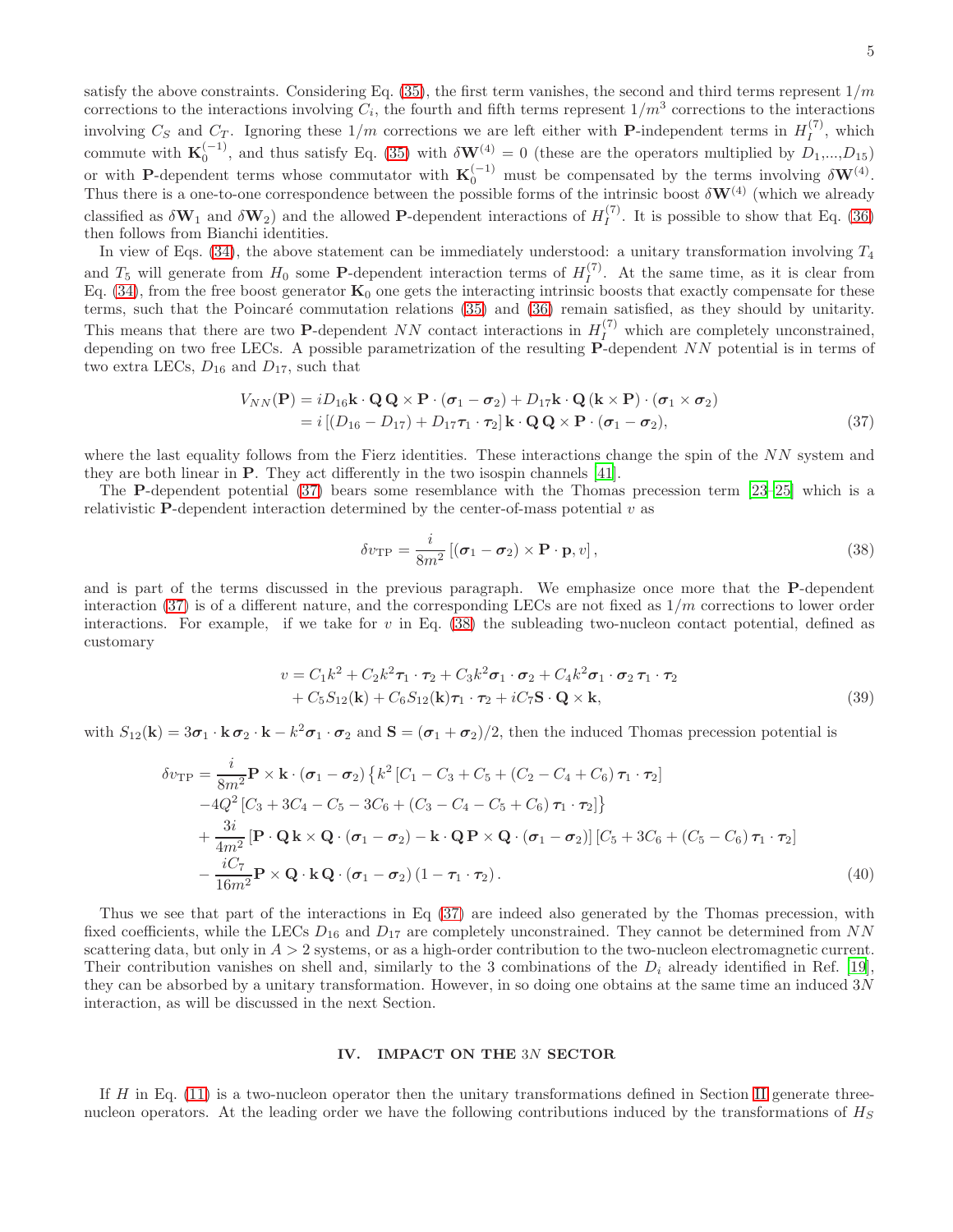and  $H_T$  appearing in Eq. [\(24\)](#page-2-4),

$$
\delta_1 H_S = -4 \int d^3 \mathbf{x} \nabla^i (N^\dagger N) \nabla^i (N^\dagger N) (N^\dagger N), \tag{41}
$$

$$
\delta_1 H_T = -4 \int d^3 \mathbf{x} \nabla^i (N^\dagger \sigma^j N) \nabla^i (N^\dagger N) (N^\dagger \sigma^j N), \tag{42}
$$

$$
\delta_2 H_S = \delta_1 H_T,
$$
\n
$$
\delta_2 H_T = 4 \int d^3 \mathbf{x} \left[ i \epsilon^{ijk} \nabla^l (N^\dagger \sigma^i N) N^\dagger \overleftrightarrow{\nabla}^l \sigma^j N N^\dagger \sigma^k N - \nabla^j (N^\dagger \sigma^i N) \nabla^j (N^\dagger \sigma^i N) N^\dagger N \right],
$$
\n(44)

$$
\delta_2 H_T = 4 \int d^3 \mathbf{x} \left[ i \epsilon^{ijk} \nabla^l (N^\dagger \sigma^i N) N^\dagger \overline{\nabla}^l \sigma^j N N^\dagger \sigma^k N - \nabla^j (N^\dagger \sigma^i N) \nabla^j (N^\dagger \sigma^i N) N^\dagger N \right],
$$
\n(44)  
\n
$$
\delta_3 H_S = -4 \int d^3 \mathbf{x} \left[ \nabla^i (N^\dagger \sigma^j N) \nabla^j (N^\dagger N) N^\dagger \sigma^i N + \nabla^i (N^\dagger \sigma^i N) \nabla^j (N^\dagger N) N^\dagger \sigma^j N \right],
$$

$$
\delta_3 H_T = 4 \int d^3 \mathbf{x} \left[ i \epsilon^{ijk} \nabla^i (N^\dagger \sigma^l N) (N^\dagger \overleftrightarrow{\nabla}^l \sigma^j N) N^\dagger \sigma^k N + i \nabla^l (N^\dagger \sigma^l N) N^\dagger \overleftrightarrow{\nabla}^i \sigma^j N N^\dagger \sigma^k N - \nabla^i (N^\dagger \sigma^j N) \nabla^j (N^\dagger \sigma^i N) \nabla^j (N^\dagger \sigma^j N) \nabla^j (N^\dagger \sigma^j N) N^\dagger N \right],
$$
\n(46)

$$
\delta_4 H_S = 4i\epsilon^{ijk} \int d^3 \mathbf{x} \left[ \nabla^i (N^\dagger N) N^\dagger \overleftrightarrow{\nabla}^j N N^\dagger \sigma^k N - \nabla^i (N^\dagger N) N^\dagger \overleftrightarrow{\nabla}^j \sigma^k N N^\dagger N \right],\tag{47}
$$

$$
\delta_4 H_T = -4 \int d^3 \mathbf{x} \left[ i \epsilon^{ijk} \nabla^i (N^\dagger \sigma^l N) N^\dagger \overleftrightarrow{\nabla}^j \sigma^k N N^\dagger \sigma^l N + i \epsilon^{ijk} \nabla^i (N^\dagger \sigma^j N) N^\dagger \overleftrightarrow{\nabla}^k N N^\dagger N \right. \\
\left. + N^\dagger \overleftrightarrow{\nabla}^i N N^\dagger \overleftrightarrow{\nabla}^j \sigma^i N N^\dagger \sigma^j N - N^\dagger \overleftrightarrow{\nabla}^i \sigma^i N N^\dagger \overleftrightarrow{\nabla}^j N N^\dagger \sigma^j N \right],
$$
\n(48)

$$
\delta_5 H_S = 0,\tag{49}
$$

$$
\delta_5 H_T = -4 \int d^3 \mathbf{x} \left[ i \epsilon^{ijk} \nabla^i (N^\dagger \sigma^l N) N^\dagger \overleftrightarrow{\nabla}^l \sigma^j N N^\dagger \sigma^k N - \nabla^l (N^\dagger \sigma^l N) N^\dagger \overleftrightarrow{\nabla}^i \sigma^j N \cdot N^\dagger \sigma^k N \right. \\
\left. + \nabla^i (N^\dagger \sigma^i N) \nabla^j (N^\dagger \sigma^j N) N^\dagger N - \nabla^i (N^\dagger \sigma^j N) \nabla^j (N^\dagger \sigma^i N) N^\dagger N \right].\n\tag{50}
$$

These operators can be expressed in terms of the basis  ${O_i}$  defined in Eq. [\(26\)](#page-3-5), using the identities derived in Ref. [\[8](#page-7-4)]. As a result, the general unitary transformation of the two-nucleon Hamiltonian in Eq. [\(24\)](#page-2-4) produces the following contribution,

$$
\left[H_{NN}, \sum_{n=1}^{5} \alpha_n T_n\right] = \int d^3 \mathbf{x} \sum_{i=1}^{13} \delta E_i O_i,
$$
\n(51)

with

<span id="page-5-0"></span>
$$
\delta E_1 = \alpha_1 (C_S + C_T) + \alpha_2 (C_S - 2C_T), \tag{52}
$$

$$
\delta E_2 = 3\alpha_2 C_T + 2\alpha_3 C_T - 4\alpha_4 C_T + 2\alpha_5 C_T, \tag{53}
$$

$$
\delta E_3 = 2\alpha_1 C_T + \alpha_2 (2C_S - C_T) + \frac{2}{3}\alpha_3 (2C_S - C_T) + 4\alpha_4 C_T - 2\alpha_5 C_T,
$$
\n(54)

$$
\delta E_4 = \frac{2}{3} \alpha_1 C_T + \frac{1}{3} \alpha_2 (2C_S - 7C_T) - \frac{2}{3} \alpha_3 C_T + \frac{4}{3} \alpha_4 C_T - \frac{2}{3} \alpha_5 C_T,
$$
\n(55)

$$
\delta E_5 = 2\alpha_1 C_T + 2\alpha_2 (C_S - 2C_T) + \frac{2}{3} \alpha_3 (2C_S - C_T) + 4\alpha_4 C_T - 2\alpha_5 C_T,
$$
\n(56)

$$
\delta E_6 = \frac{2}{3} \alpha_1 C_T + \frac{2}{3} \alpha_2 (C_S - 2C_T) - \frac{2}{3} \alpha_3 C_T + \frac{4}{3} \alpha_4 C_T - \frac{2}{3} \alpha_5 C_T,
$$
\n
$$
\delta E_7 = 8 \alpha_4 C_T,
$$
\n(58)

$$
\delta E_8 = \frac{1}{3} \delta E_7,\tag{59}
$$

$$
\delta E_9 = 3\alpha_1 C_T + 3\alpha_2 (C_S - 2C_T) + 2\alpha_3 (C_S - 2C_T) - \alpha_4 (C_S - 5C_T) - 4\alpha_5 C_T, \tag{60}
$$

$$
\delta E_{10} = \alpha_1 C_T + \alpha_2 (C_S - 2C_T) - \frac{1}{3} \alpha_4 (3C_S - 7C_T), \qquad (61)
$$

$$
\delta E_{11} = 3\alpha_1 C_T + 3\alpha_2 (C_S - 2C_T) + 2\alpha_3 (C_S - 2C_T) + \alpha_4 (C_S - 5C_T) + 4\alpha_5 C_T,
$$
\n(62)

$$
\delta E_{12} = \alpha_1 C_T + \alpha_2 (C_S - 2C_T) + \frac{1}{3} \alpha_4 (3C_S - 7C_T), \qquad (63)
$$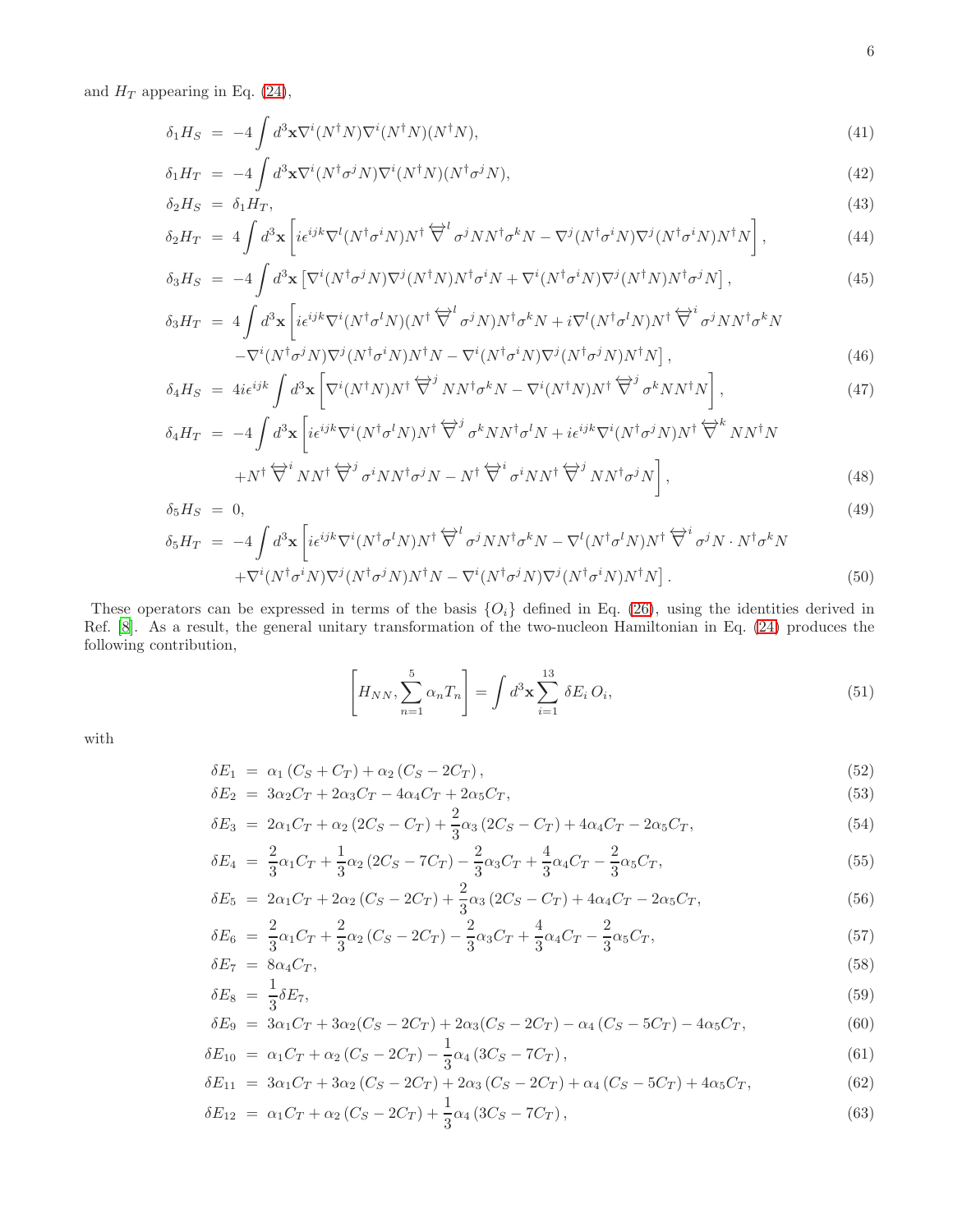$$
\delta E_{13} = -8\alpha_4 C_T + 4\alpha_5 C_T, \tag{64}
$$

which amounts to a shift of the thirteen subleading LECs  $E_i$  in Eq. [\(26\)](#page-3-5),

<span id="page-6-0"></span>
$$
H_{3N}^{(8)} \to \int d^3 \mathbf{x} \sum_{i=1}^{13} (E_i + \delta E_i) O_i \equiv \int d^3 \mathbf{x} \sum_{i=1}^{13} E_i^{(\alpha)} O_i.
$$
 (65)

Therefore, for all nonzero values of  $C_S$  and  $C_T$ , the five parameters  $\alpha_n$  defining the unitary transformation can be chosen so that five of the thirteen subleading LECs can be eliminated, i.e.  $E_i^{(\alpha)} = 0$ . The sum in Eq. [\(26\)](#page-3-5) can then be restricted e.g. to  $i = 2, ..., 9$ . This happens at the price of considering a more elaborate NN interaction, comprising all of the N4LO LECs  $D_{1,...,15}$  as well as the ones parametrizing the P-dependent NN interaction.

Another point of view can be adopted. It is generally accepted that the 3N interaction is parameter-free at N3LO [\[16,](#page-8-22) [17\]](#page-8-1), the LECs  $E_i$  of Eq. [\(26\)](#page-3-5) contributing only at N4LO. However, the (N3LO) effect of the P-dependent, or of the off-shell component of the NN interaction is equivalent to the above contact 3N interaction. Thus the shifts  $\delta E_i$ in Eq. [\(65\)](#page-6-0) are to be regarded as an effect at N3LO. In other words, the five LECs parametrizing the N3LO NN off-shell interaction can be fitted to observables of the 3N system and interpreted as a 3N interaction.

We emphasize in particular the role of the **P**-dependent  $NN$  interaction, which has never been taken into account, since it cannot be determined from the  $NN$  scattering data. Even if the complete  $NN$  interaction (including all of the LECs  $D_{1,...,15}$  is used in 3N calculations, the necessity to discard the **P**-dependent terms leads to the appearance of a subleading 3N contact interaction already at N3LO. The exact form of this interaction can be read from Eqs. [\(52\)](#page-5-0)- [\(64\)](#page-5-0) by inspecting the terms proportional to  $\alpha_4$  and  $\alpha_5$ , which can be regarded as a sort of LECs. In other words, supplementing the  $NN$  interaction with its P-dependent component, Eq.  $(37)$ , the corresponding interactions can be absorbed by a unitary transformation with parameters

<span id="page-6-1"></span>
$$
\alpha_4 = -\frac{m}{8}D_{16}, \quad \alpha_5 = -\frac{m}{4}D_{17},\tag{66}
$$

i.e. by the transformation of the kinetic energy operator of Eq. [\(12\)](#page-1-2),

$$
[H_0, \alpha_4 T_4 + \alpha_5 T_5] = -V_{NN}(\mathbf{P}),\tag{67}
$$

that in turn generates the 3N couplings  $E_i$ 's according to Eqs. [\(52\)](#page-5-0)-[\(64\)](#page-5-0).

Thus we can say that, contrary to the commonly accepted wisdom, the 3N force is not parameter-free at N3LO, but depends on five LECs. Three of them are combinations of the LECs  $D_1$ , ...,  $D_{15}$ , if one removes them from the NN potential, as done in Ref. [\[19\]](#page-8-3). Two more correspond to the new LECs  $D_{16}$  and  $D_{17}$ , which can be viewed as contributions to the subleading 3N contact potential,

<span id="page-6-2"></span>
$$
V_{3N} = \frac{m}{8} D_{16} \Big[ C_S (O_9 + O_{10} - O_{11} - O_{12})
$$
  
-
$$
C_T \Big( 4O_3 + \frac{4}{3} O_4 + 4O_5 + \frac{4}{3} O_6 + 8O_7 + \frac{8}{3} O_8 + 5O_9 - \frac{7}{3} O_{10} - 5O_{11} - \frac{7}{3} O_{12} - 8O_{13} \Big) \Big]
$$
  
-
$$
\frac{m}{2} D_{17} C_T \Big( O_2 - O_3 - \frac{1}{3} O_4 - O_5 - \frac{1}{3} O_6 - 2O_9 + 2O_{11} + 2O_{13} \Big).
$$
(68)

Due to the fact that, on phenomenological grounds,  $C_S \gg C_T$ , the main effect of the new **P**-dependent NN interactions amounts in this limit to the first line of the above equation, and involves a single LEC  $mD_{16}$ . On the other hand, the large numerical coefficients multiplying  $C_T$  in  $\delta E_7$ , i.e. most notably for the spin-orbit operator  $O_7$ , might explain its instrumental role in the resolution of the  $A_y$  puzzle of low-energy  $N - d$  scattering [\[28](#page-8-6)[–30,](#page-8-7) [38\]](#page-8-23).

Notice that the order mismatch between N3LO and N4LO is removed in the Weinberg counting, i.e.  $m \sim O(\Lambda_{\chi}^2/p)$ [\[19\]](#page-8-3). On the other hand, if one explicitly includes a factor of  $1/m$  in the contact LECs parametrizing the NN potential, in order to give the latter the same scaling as the kinetic energy, then the unitary transformation becomes independent of m, as in Eq.  $(66)$ , corresponding to the possibility of removing the m dependence from the non-relativistic theory altogether. The potential in Eq.  $(68)$  would also scale as  $1/m$  in this case, and no enhancement would be formally obtained as compared to the leading 3N contact interaction, provided a factor of  $1/m$  is also attached to  $c_E$  in Eq. [\(25\)](#page-2-5).

The same unitary transformation also affects another class of contributions to the 3N interaction, with one-pionexchange/contact topology, of the same type as the so called  $c_D$  term [\[15\]](#page-8-17). Indeed, if H in Eq. [\(11\)](#page-1-1) is the  $\pi N$ Hamiltonian,

$$
H_{\pi N} = \frac{g_A}{2F_{\pi}} \int d^3 \mathbf{x} N^{\dagger} \nabla \pi^a \cdot \boldsymbol{\sigma} \tau^a N,
$$
\n(69)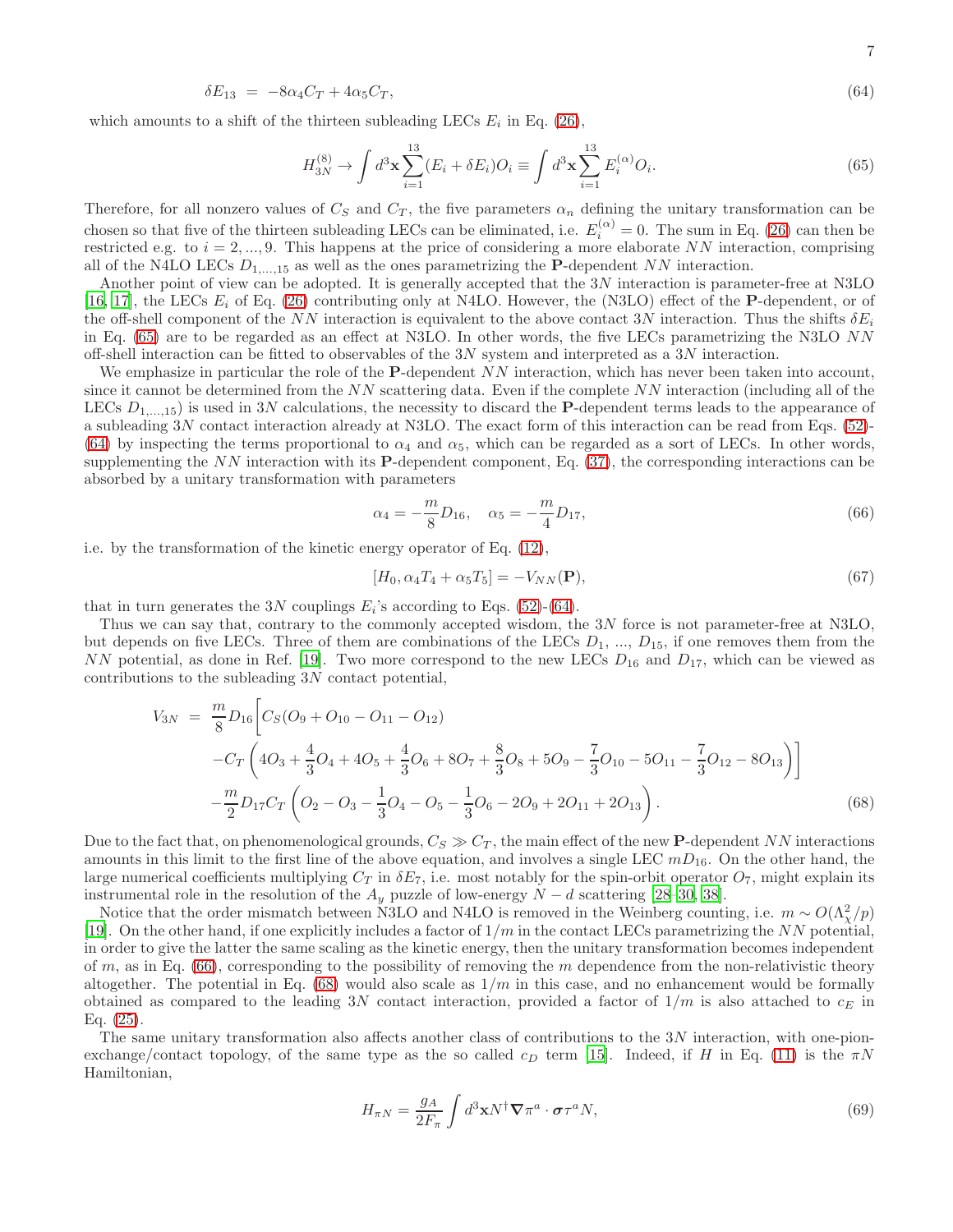the induced Hamiltonian is a  $\pi NN$  coupling, which gives rise to a 3N potential of the following form,

$$
V_{3NF} = -\frac{g_A}{F_{\pi}} \sum_{i \neq j \neq k} \frac{\mathbf{k}_k \cdot \boldsymbol{\sigma}_k \, \boldsymbol{\tau}_i \cdot \boldsymbol{\tau}_k}{k_k^2 + m_{\pi}^2} \left\{ \alpha_1 \mathbf{k}_j \cdot \mathbf{k}_k \, \mathbf{k}_k \cdot \boldsymbol{\sigma}_i \right.+ \alpha_2 \left[ \mathbf{k}_j \cdot \mathbf{k}_k \, \mathbf{k}_k \cdot \boldsymbol{\sigma}_j + 2i \mathbf{k}_j \cdot (\mathbf{Q}_i - \mathbf{Q}_j) \, \mathbf{k}_k \cdot \boldsymbol{\sigma}_i \times \boldsymbol{\sigma}_j \right.+ \left( \alpha_3 + \alpha_5 \right) \left[ k_k^2 \mathbf{k}_j \cdot \boldsymbol{\sigma}_j - 2i \mathbf{k}_j \cdot \boldsymbol{\sigma}_j \, \mathbf{k}_k \cdot \mathbf{Q}_i \times \boldsymbol{\sigma}_i + 2i \mathbf{Q}_j \cdot \boldsymbol{\sigma}_j \, \mathbf{k}_k \cdot \mathbf{k}_j \times \boldsymbol{\sigma}_i \right.+ \left( \alpha_3 - \alpha_5 \right) \left[ \mathbf{k}_j \cdot \mathbf{k}_k \, \mathbf{k}_k \cdot \boldsymbol{\sigma}_j + 2i \mathbf{k}_j \cdot \boldsymbol{\sigma}_j \, \mathbf{k}_k \cdot \mathbf{Q}_j \times \boldsymbol{\sigma}_i - 2i \mathbf{Q}_i \cdot \boldsymbol{\sigma}_j \, \mathbf{k}_k \cdot \mathbf{k}_j \times \boldsymbol{\sigma}_i \right.- 2\alpha_4 \left[ \mathbf{k}_k \cdot \boldsymbol{\sigma}_i \, \mathbf{k}_k \cdot \mathbf{Q}_j \times \boldsymbol{\sigma}_j - 2i \mathbf{k}_k \cdot \mathbf{Q}_i \left( \mathbf{k}_k \cdot \mathbf{Q}_i \, \mathbf{Q}_j \cdot \boldsymbol{\sigma}_i - \mathbf{k}_k \cdot \mathbf{Q}_j \mathbf{Q}_i \cdot \boldsymbol{\sigma}_i \right) \right]. \tag{70}
$$

Similarly to the purely contact ones, these contributions, which are nominally N4LO, are enhanced by a factor of  $m$ , and therefore promoted to N3LO. To the best of our knowledge they were not considered in the literature before. It will be interesting to study their effects in 3N scattering observables.

It is worth mentioning that no genuine three-nucleon unitary transformation can be used to the same purpose. For instance, taking

$$
T_{3N} = i \int d^3 \mathbf{x} N^\dagger \vec{\sigma} N \times N^\dagger \vec{\sigma} N \cdot N^\dagger \vec{\sigma} N, \tag{71}
$$

then  $[H_0, T_{3N}] = 0$ , due to the antisymmetry with respect to the nucleon labels.

# <span id="page-7-5"></span>V. CONCLUDING REMARKS

By examining the most general NN contact unitary transformation we have identified the precise relation between the subleading contact 3N interaction and specific off-shell or  $P$ -dependent components of the NN interaction. Provided the full NN interaction up to  $O(p^4)$  is determined from experimental data, including the off-shell components encoded in the LECs  $D_i$  and the **P**-dependent contributions (which might require considering electromagnetic observables depending on the same LECs), then five of the  $3N$  subleading LECs  $E_i$  become redundant. Alternatively, one can disregard these contributions in the two-nucleon systems, at the price of a more involved 3N contact interaction. We have identified in particular the two unitary transformations that allow to drop the free LECs parametrizing the **P**-dependent component of the  $NN$  interaction, Eq. [\(37\)](#page-4-1), which cannot be determined from a fit to  $NN$  scattering data alone. These interactions would contribute in larger systems, like  $A = 3$ , together with "drift terms" representing relativistic  $1/m$  corrections, but they are never considered in actual calculations. Their effect can be traded with two specific combinations of the subleading  $3N$  contact operators, which can be read from Eqs. [\(52\)](#page-5-0)-[\(64\)](#page-5-0) as the contributions proportional to  $\alpha_4$  and  $\alpha_5$ , the latter given in turn by Eqs. [\(66\)](#page-6-1). We notice that these unitary transformations reshuffle the individual terms of the low-energy expansion. In particular, by absorbing the N3LO NN contact LECs  $D_i$ 's, their effect is attributed to the N4LO 3N contact LECs  $E_i$ 's and give rise additionally to a 3N force of one-pion-exchange/contact type. Therefore, we argue that this procedure could modify the expected convergence pattern of the chiral series, and explain the difficulty of the N3LO 3N chiral interactions to address the  $A = 3$  scattering observables [\[39\]](#page-8-24) justifying the observed prominent role of the spin-orbit and tensor 3N contact interactions [\[30\]](#page-8-7).

- [3] E. Epelbaum, Prog. Part. Nucl. Phys. 57, 654-741 (2006) doi:10.1016/j.ppnp.2005.09.002 [\[arXiv:nucl-th/0509032](http://arxiv.org/abs/nucl-th/0509032) [nucl-th]].
- [4] E. Epelbaum, H. Hammer and U. Meissner, Rev. Mod. Phys. 81, 1773-1825 (2009) doi:10.1103/RevModPhys.81.1773 [\[arXiv:0811.1338](http://arxiv.org/abs/0811.1338) [nucl-th]].
- <span id="page-7-1"></span>[5] R. Machleidt and D. Entem, Phys. Rept. 503, 1-75 (2011) doi:10.1016/j.physrep.2011.02.001 [\[arXiv:1105.2919](http://arxiv.org/abs/1105.2919) [nucl-th]].
- <span id="page-7-2"></span>[6] R. Furnstahl, D. Phillips and S. Wesolowski, J. Phys. G 42, no.3, 034028 (2015) doi:10.1088/0954-3899/42/3/034028 [\[arXiv:1407.0657](http://arxiv.org/abs/1407.0657) [nucl-th]].
- <span id="page-7-3"></span>[7] E. Epelbaum, H. Krebs and U. Meissner, Eur. Phys. J. A 51, no.5, 53 (2015) doi:10.1140/epja/i2015-15053-8 [\[arXiv:1412.0142](http://arxiv.org/abs/1412.0142) [nucl-th]].
- <span id="page-7-4"></span>[8] L. Girlanda, A. Kievsky and M. Viviani, Phys. Rev. C 84, 014001 (2011) doi:10.1103/PhysRevC.84.014001. Erratum Phys. Rev. C 102, 019903 (2020) doi:10.1103/PhysRevC.84.014001 [\[arXiv:1102.4799](http://arxiv.org/abs/1102.4799) [nucl-th]].

<span id="page-7-0"></span><sup>[1]</sup> U. van Kolck, Prog. Part. Nucl. Phys. 43, 337-418 (1999) doi:10.1016/S0146-6410(99)00097-6 [\[arXiv:nucl-th/9902015](http://arxiv.org/abs/nucl-th/9902015) [nuclth]].

<sup>[2]</sup> P. F. Bedaque and U. van Kolck, Ann. Rev. Nucl. Part. Sci. 52, 339-396 (2002) doi:10.1146/annurev.nucl.52.050102.090637 [\[arXiv:nucl-th/0203055](http://arxiv.org/abs/nucl-th/0203055) [nucl-th]].